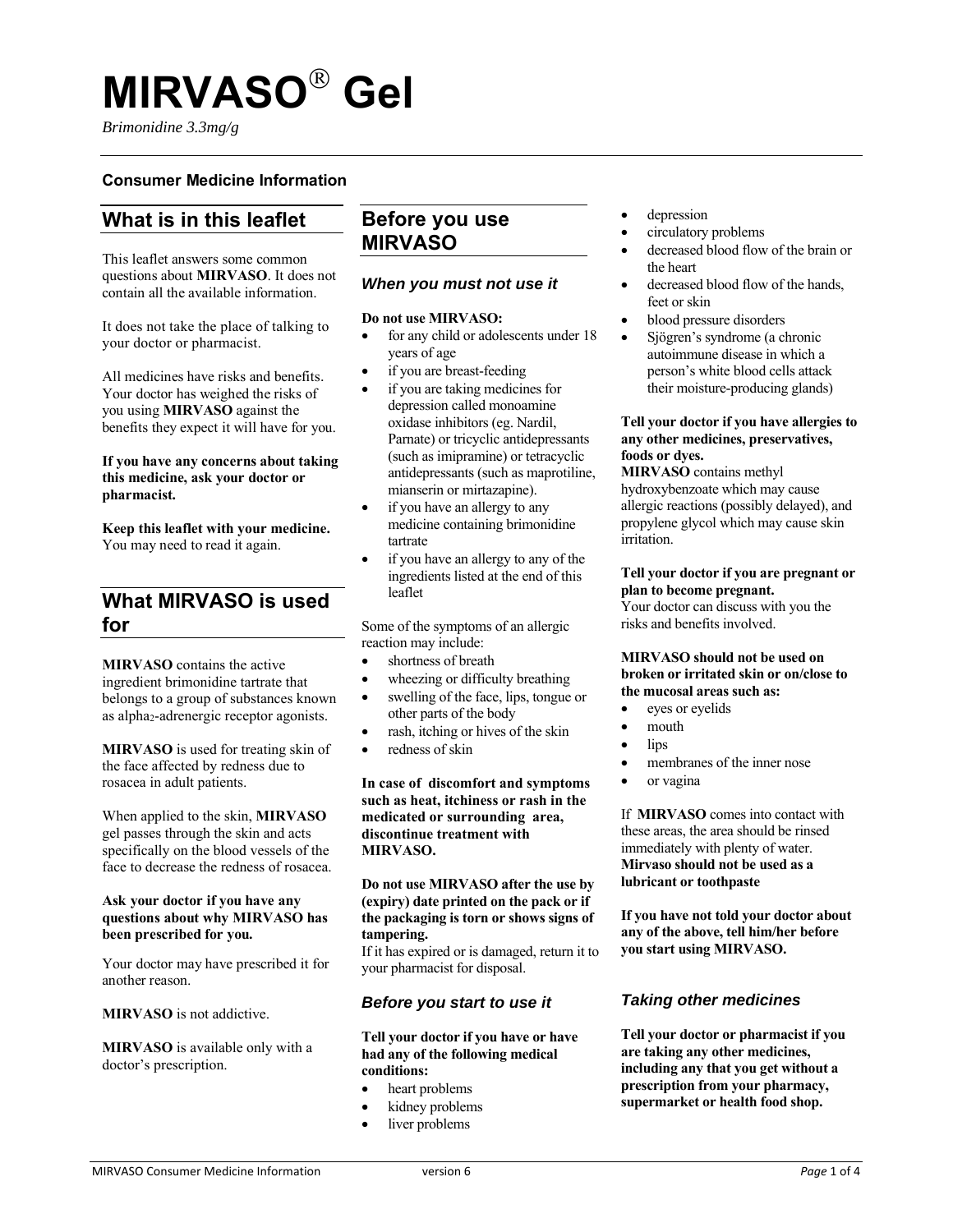Some substances or medicines and **MIRVASO** may interfere with each other. These include:

- some antidepressant medicines called tricyclic and tetracyclic antidepressants (eg. amitriptyline or Endep and maprotiline, mianserin or mirtazapine) or monoamine oxidase inhibitors (MAOIs, eg. Nardil, Parnate) as they could result in dangerously low blood pressure
- anaesthetic or sedative medicines , opiates or daily consumption of alcohol
- some medicines for psychosis (eg. chlorpromazine or Largactil) or for hyperactivity (eg. methylphenidate or Ritalin)
- cardiac glycosides (e.g. digoxin), used to treat heart problems.
- blood pressure lowering medicine such as beta-blockers or calcium channel blockers (e.g. propranolol, amlodipine).

These medicines may be affected by **MIRVASO** or may affect how well it works. You may need different amounts of your medicines, or you may need to take different medicines.

Your doctor or pharmacist has more information on medicines to be careful with or avoid whilst using **MIRVASO**.

# **How to use MIRVASO**

**Follow all directions given to you by your doctor or pharmacist carefully.**  They may differ from the information contained in this leaflet.

### **If you do not understand the instructions on the box/tube, ask your doctor or pharmacist for help.**

# *How to use it*

**MIRVASO** is only intended for use on the skin in adults.

It is recommended that **MIRVASO** be applied once per day after your usual cleansing routine, and before any cosmetics or sunscreen are applied. These products may be used only after the applied **MIRVASO** has dried



Treatment should be initiated with a smaller amount of gel (less than the maximum) for at least one week with a gradual increase in the amount of gel based on tolerability and response.

Apply a small, pea size amount of **MIRVASO** to each of the five areas of the face (ie. forehead, chin, nose, each cheek) avoiding the eyes, eyelids, lips, mouth and membranes of the inner nose. Product should be applied smoothly and evenly across your face in a thin layer.

**Mirvaso should be applied to the face only. Hands should be washed after applying MIRVASO.** 

**Mirvaso should not be applied on irritated skin (including following laser therapy)**

### *How much to use*

Five small pea size amounts of **MIRVASO** is the maximum daily recommended dose.

**Do not to exceed the recommended maximum dose (1g of gel in total weight or 5 pea sized amounts) and frequency of application (once daily use in a thin layer).**  Any increase in the daily amount applied and/or frequency of daily application of Mirvaso should be avoided, since the safety of higher daily doses or repeated daily application has not been assessed.

# *How to open the tube with a child-resistant cap*

To avoid spillage, do not squeeze the tube while opening or closing. Push down on the cap and turn in a counter clockwise (to the left) a quarter of a turn.



# *How to close the tube with a child-resistant cap*

Align grooves on the cap and tube. Push down and turn clockwise (to the right) a quarter turn.



# *How long to use it*

Your doctor will tell you how long to use **MIRVASO**.

### **Do not use MIRVASO for longer than your doctor tells you.**

If you use **MIRVASO** for longer than your doctor tells you, the chance of side effects may increase.

### **If you are not sure how long to use MIRVASO, talk to your doctor.**

# *What to do if it swallowed*

**Immediately telephone your doctor or Poisons Information Centre (telephone 13 11 26 in Australia or 0800 764766 in New Zealand), or go to Accident & Emergency at your nearest hospital, if you think that you or anyone else may have swallowed MIRVASO. Do this even if there are no signs of discomfort or poisoning, such as low blood pressure, fatigue, vomiting, somnolence, decreased or, irregular heartbeats, pupil contraction, slow-low-breathing frequency, floppiness, low body temperature or convulsions. You may need urgent medical attention. Keep these telephone numbers handy.**

# **While you are using MIRVASO**

# *Things you must do*

**Tell all doctors and pharmacists who are treating you that you are using MIRVASO.** 

**If you feel that MIRVASO is not helping your condition, tell your doctor or pharmacist.**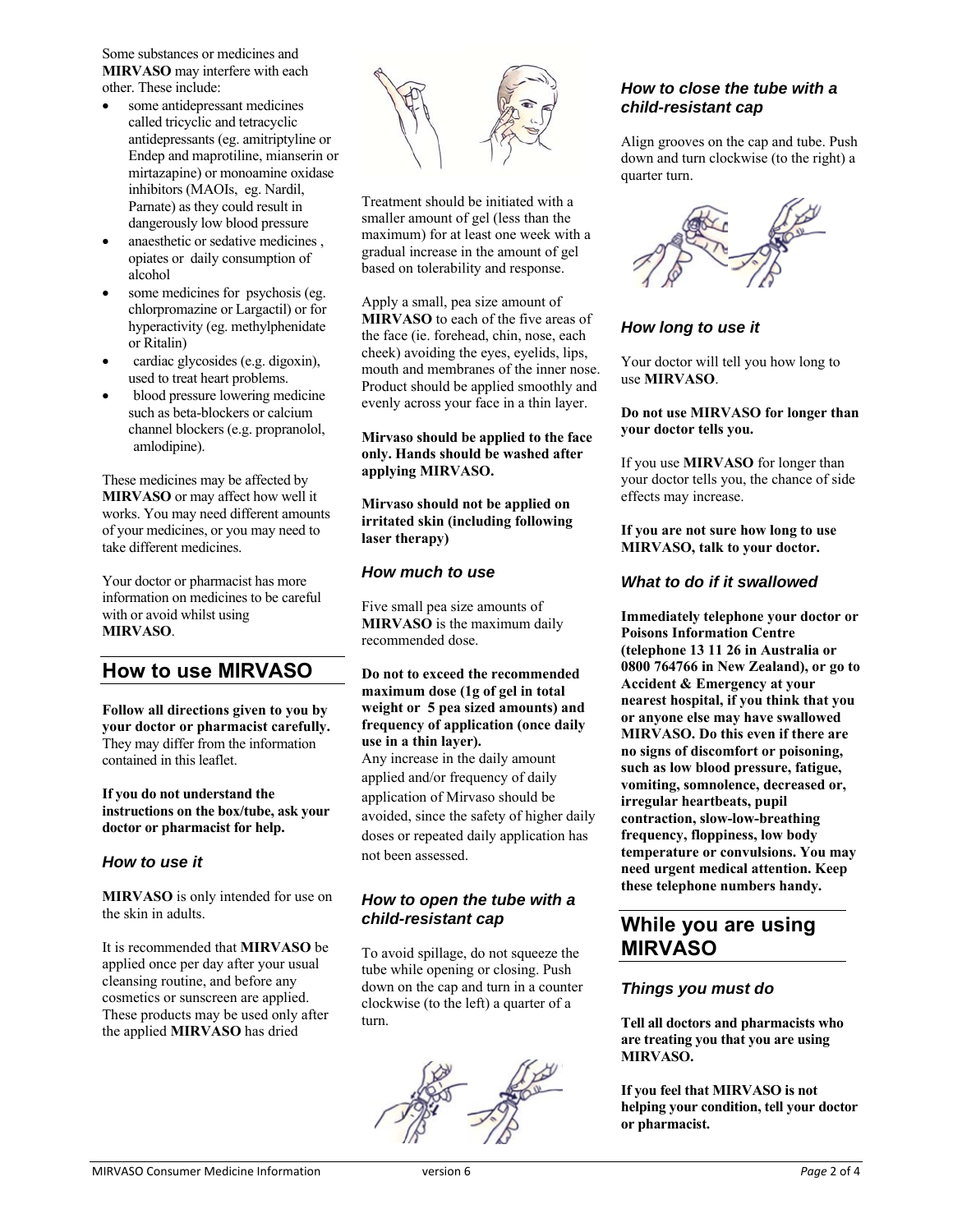#### **Tell your doctor if, for any reason, you have not used MIRVASO exactly as prescribed.**

Otherwise, your doctor may think that it was not effective and change your treatment unnecessarily.

#### **If you become pregnant while using MIRVASO, tell your doctor.**

### *Things you must not do*

**Do not use MIRVASO to treat any other complaint unless your doctor tells you to.** 

**Do not give your medicine to anyone else, even if they have the same condition as you.** 

**Do not exceed the recommended dose and frequency of application.** 

### *Things to be careful of*

#### **MIRVASO should not be used the mucosal areas such as:**

- eyes or eyelids
- mouth
- lips
- membranes of the inner nose
- or vagina.

If **MIRVASO** comes into contact with these areas, the area should be rinsed immediately with plenty of water. **MIRVASO should not be used as a lubricant or toothpaste.** 

Avoid excessive exposure to sunlight and UV lamps.

Protect your skin when you are in the sun, especially between 10 am and 3 pm. If outdoors, wear protective clothing and use a non-comedogenic, broad spectrum, SPF 50+ sunscreen**.**

### **Ask your doctor if you are concerned about the length of time you have been using MIRVASO.**

# **Side effects**

#### **Tell your doctor or pharmacist as soon as possible if you do not feel well while you are using MIRVASO.**

All medicines can have side effects. Sometimes they are serious, most of the time they are not. You may need medical treatment if you get some of the side effects.

### **Ask your doctor or pharmacist to answer any questions you may have.**

The more common side effects of MIRVASO include:

- skin redness
- itching of the skin
- flushing of the skin
- skin burning sensation.
- too much whitening of the application site
- worsening of rosacea

### **These side effects are usually mild and short-lived. Tell your doctor if you notice any of these and they worry you.**

The uncommon side effects of **MIRVASO** include:

- skin discomfort, irritation, warmth or pain
- tingling or stinging at application site
- dry skin or rash
- dry mouth
- swelling of the eyelids
- feeling hot
- headache
- flu-like symptoms
- nasal congestion
- dizziness
- swelling of skin
- hives
- swelling of face
- upper respiratory tract infection
- acne

The rare side effects of **MIRVASO** include:

- low blood pressure
- heart rate decrease

Some people may get other side effects while using **MIRVASO.**

**Do not be alarmed by this list of possible side effects.** You may not experience any of them.

# **After using MIRVASO**

# *Storage*

**MIRVASO should be stored in a cool, dry place where the temperature stays below 25o C.** 

Do not refrigerate below 2°C.

**Do not store it, or any other medicine, in a bathroom or near a sink. Do not** 

### **leave them in the car or on windowsill. Heat and dampness can destroy some medicines.**

**Keep it where children cannot reach it.**  A locked cupboard at least one-and-ahalf metres (5 feet) above the ground is a good place to store medicines.

# *Disposal*

**If your doctor tells you to stop using this medicine or the expiry date has passed, ask your pharmacist what to do with any medicine that is left over.**

# **Product description**

# *What it looks like*

**MIRVASO** is a white to light yellow, opaque gel. It is supplied in either: A PE/Al/PE laminated plastic tubes with a HDPE head and plastic (PP) cap containing 2 grams of gel (sample) or with a plastic (PP) child-resistant cap containing 10 or 30 grams (trade) of gel.

### Or

A PE/Al/PE copolymer polyfoil plastic tubes with a HDPE head and PE childresistant cap containing 2 grams (sample) or 10 or 30 grams (trade) of gel.

Not all pack sizes may be distributed in Australia.

# *Ingredients*

Each gram of **MIRVASO** contains 3.3mg of brimonidine as the active ingredient.

It also contains the inactive ingredients:

- glycerol
- propylene glycol
- carbomer 934P
- phenoxyethanol
- methyl hydroxybenzoate (E218)
	- titanium dioxide
- sodium hydroxide
- purified water

# *Sponsor/ distributor*

Mirvaso is distributed in Australia by: Galderma Australia Pty Ltd Suite 4, 13B Narabang Way Belrose NSW 2085 Ph 1800 800 765